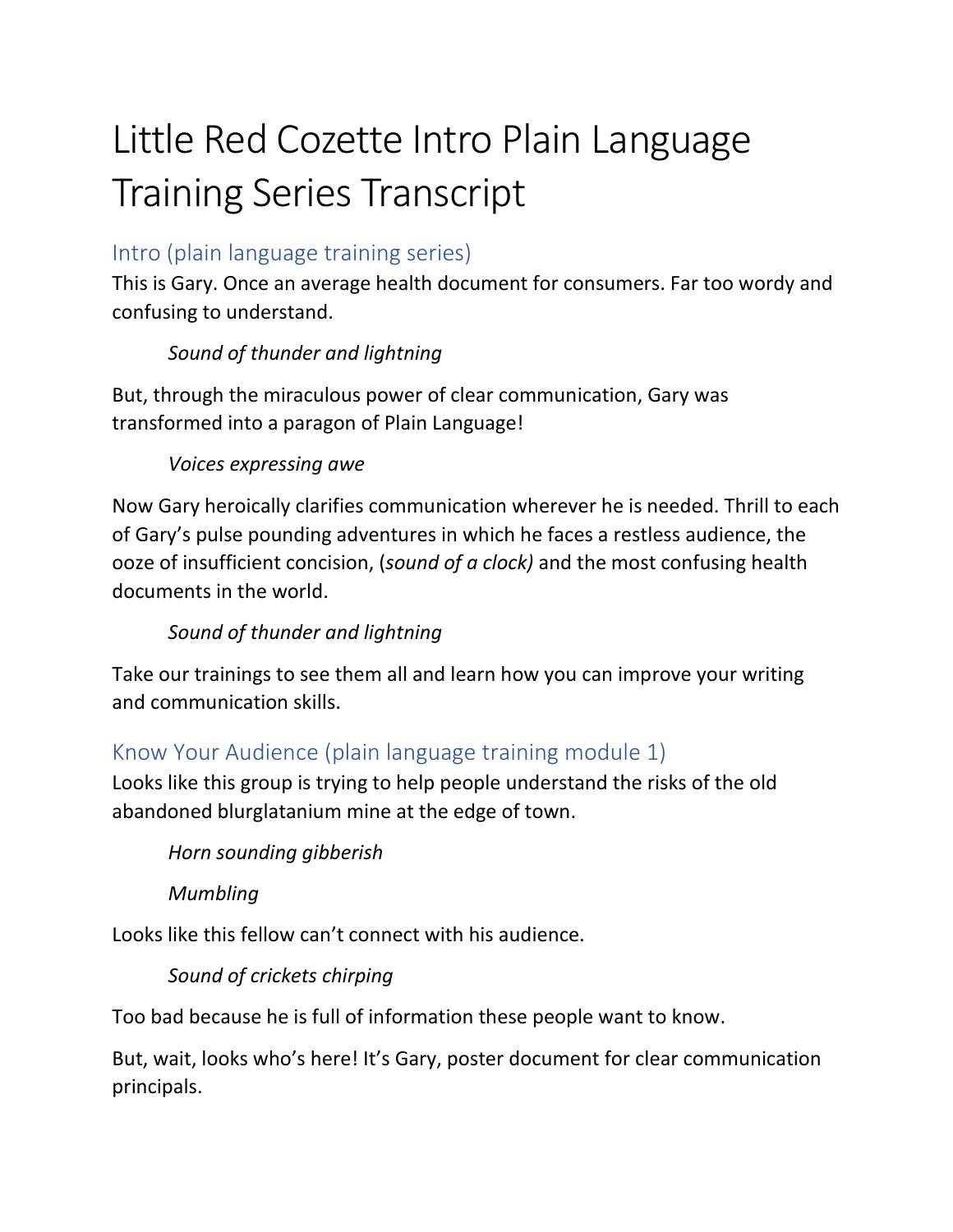#### *Clapping*

Gary sure knows how to speak their language. And before you write next, take some time to get to Know Your Audience.

Get to the Point (plain [language](https://vimeo.com/106982077) training module 2)

*Eerie space music throughout*

Great Scott! A dump truck full of blurglatanium has crashed into a tractor trailer carrying a mysterious silver disk.

It's an environmental health calamity. Thank goodness the mayor has given the citizens a guide for just an emergency. But, it looks a little wordy. These unfortunate people can't possibly read this fast enough.

Oh, no, appendix Z?!

Oh, who can save the citizens from this tragic lack of concision? Are they all doomed to be absolved by the insatiable ooze?

It's Gary, the paragon of clear communication principles! Looks like Gary is doing a quick edit.

*Sound of a clock*

But, will he finish in time?

G*asping, footsteps, twinkling, clapping*

Phew! Thanks to Gary's concise environmental advice, the citizens are saved and the next time you write an environmental health document for consumers remember to get to the point.

# Make It Shine (plain [language](https://vimeo.com/147266930) training module 3)

Ahh, it's cleanup day. That ooze sure made a mess. But, luckily the citizens have brochures chock full of cleaning tips.

Hmm, what's up with him?

*Gasping*